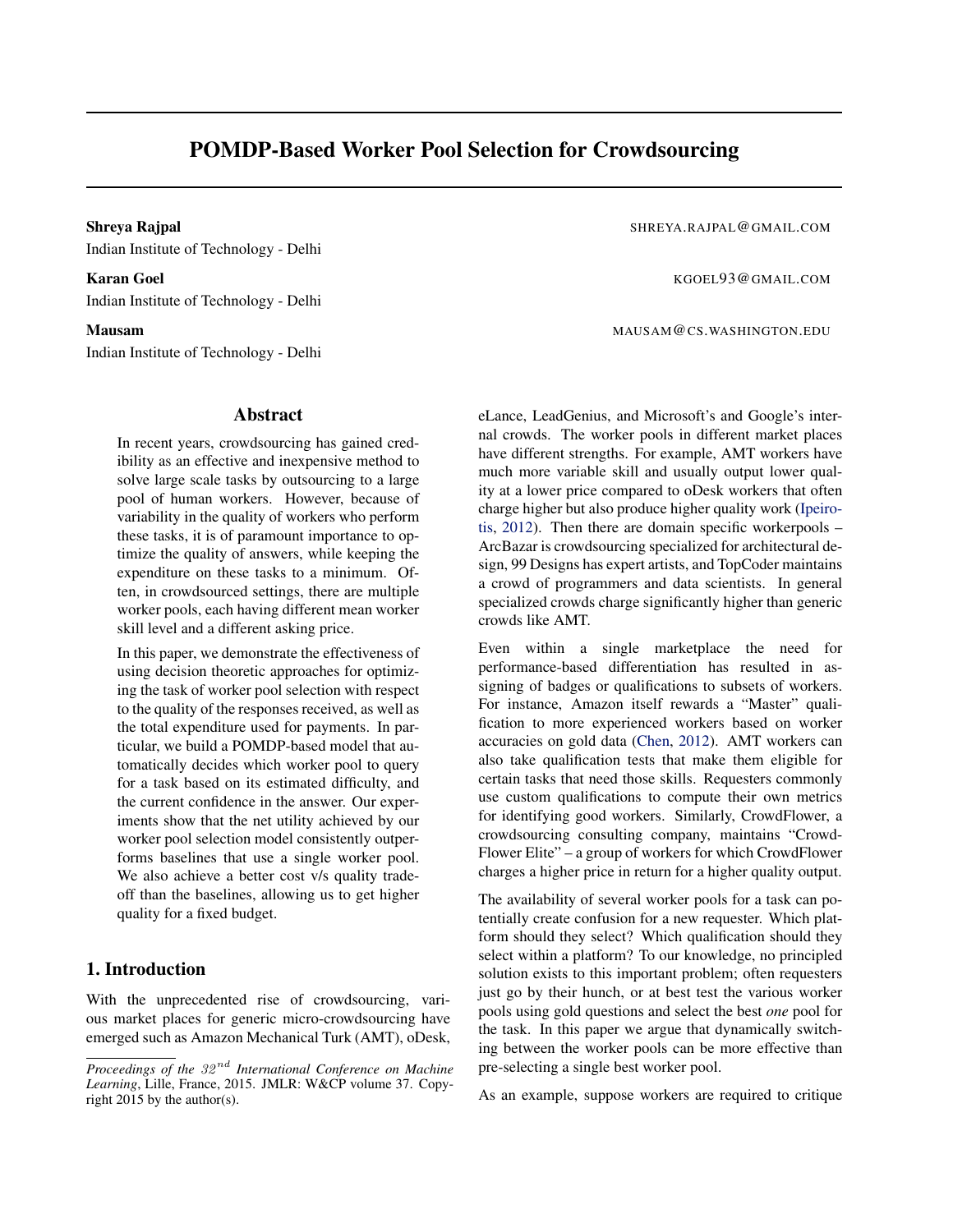Hollywood cinema, and we have two worker pools – one general worker pool and one with a specifically strong knowledge of cinema. If a question is about some less popular cult movie then the pool with good movie knowledge is of paramount importance, whereas if it is about a common movie then even the general pool workers might give acceptable answers at potentially low costs. The asking prices of different pools and their quality profiles can be traded off to select the appropriate worker pool per question – this could provide significant cost savings or alternatively produce much higher quality for the same price.

Unfortunately, we do not know *a priori* whether a question is easy or difficult for a worker pool. However, we can continually estimate worker errors and task difficulties based on answer agreement and use this information to perform worker pool routing. We adapt existing literature on decision-theoretic crowdsourcing [\(Dai et al.,](#page-8-0) [2013\)](#page-8-0) to devise a Partially Observable Markov Decision Process (POMDP) formulation of the worker pool switching problem. Our solution is closest to that of *workflow* switching for crowdsourcing [\(Lin et al.,](#page-8-0) [2012\)](#page-8-0) – they switched between different workflows for the same task, but all work was given to the same pool and at the same price; our work is orthogonal in that it routes the same work to different pools possibly at different prices.

We perform simulation experiments to test our algorithm against the baseline of selecting a single best worker pool. The variations in quality and cost profiles of the pools guide the value of dynamic worker pool selection. If the two pools have low cost differential then the POMDP will almost always choose the better pool; whereas, if the cost differential is too high then then the better worker pool may be too costly to be useful. In intermediate situations our algorithm obtains significantly higher utility.

Additionally, we also perform a Mechanical Turk study for the task of named entity disambiguation using the dataset of Lin et al [\(2012\)](#page-8-0). We used our two worker pools as normal AMT workers with high approval rating and AMT Master workers. We were surprised to find that Master workers are not much superior in quality than regular workers. More experiments are needed to determine whether this is generally the case or happened accidentally for our task.

Our paper makes the following contributions:

- 1. We identify the worker pool selection problem for crowdsourcing. Our proposed solution is a combination of unsupervised worker and question tracking with POMDPs for decision making.
- 2. We evaluate the value of our model with extensive simulation experiments. We find that our model always outperforms the baselines of selecting a single

best worker pool. Its benefits are highest when the cost differentials between worker pools are intermediate.

3. We also perform live experiments on Mechanical Turk for switching between regular workers and Master workers. To our surprise we find that Master workers are not necessarily much better in quality for our task.

## 2. Related Work on Task Routing

There is substantial work on task routing in the literature, though we know of no work that models differential pricing, task difficulties and worker skills in the same model.

Ambati, Vogel and Carbonell [\(2011\)](#page-8-0) developed a task routing framework that ranks tasks based on user preferences (which are, in their case, implicit as well as explicit) using a max-entropy NLP classifier. Donmez, Carbonell and Shneider [\(2010\)](#page-8-0) developed a model for task routing which selects top quality labelers (workers) at each time step, and then aggregate their answers to estimate the true value of the answer. However, they assume all questions are equally difficult, and do not utilize responses from low-quality workers, which potentially alienates a large part of the pullstyle crowdsourcing market. Another work by Donmez et al [\(2009\)](#page-8-0) also selects the top quality workers for equal difficulty questions, along with assuming an equal wage system for all workers.

Karger, Oh and Shah [\(2014\)](#page-8-0) also do not model question difficulty, and assume that workers are not persistent, so that each worker can only be used once. Other works [\(Karger](#page-8-0) [et al.,](#page-8-0) [2011a;b;](#page-8-0) [2013\)](#page-8-0) continue to assume equal difficulty, and are non-adaptive in nature. Another work that assumes an equi-difficult distribution of questions [\(Yan et al.,](#page-8-0) [2011\)](#page-8-0) which improves the quality of the model by selecting the optimal task to be performed by the optimum worker. Other works [\(Bragg et al.,](#page-8-0) [2014;](#page-8-0) [Shahaf & Horvitz,](#page-8-0) [2010\)](#page-8-0) assume a volunteer platform, i.e. workers do not get paid for their work, which makes the task routing cost agnostic.

Ho, Jabbari and Vaughn [\(2013\)](#page-8-0) deal with the problem of adaptive task routing for heterogeneous task difficulty, where the worker's accuracy on some task is a function of worker skill and question difficulty. They however assume a homogeneous cost across workers of different skill levels, and the skill level of the worker is learned against a set of gold-labels, as opposed to our algorithm's unsupervised approach (which leverages a modified version of the expectation maximization algorithm [\(Whitehill et al.,](#page-8-0) [2009\)](#page-8-0). They also classify tasks based on different types, so that each worker's skill level varies with a particular task type. Lastly, their model assumes that each worker will announce the number of tasks they are willing to perform on arrival;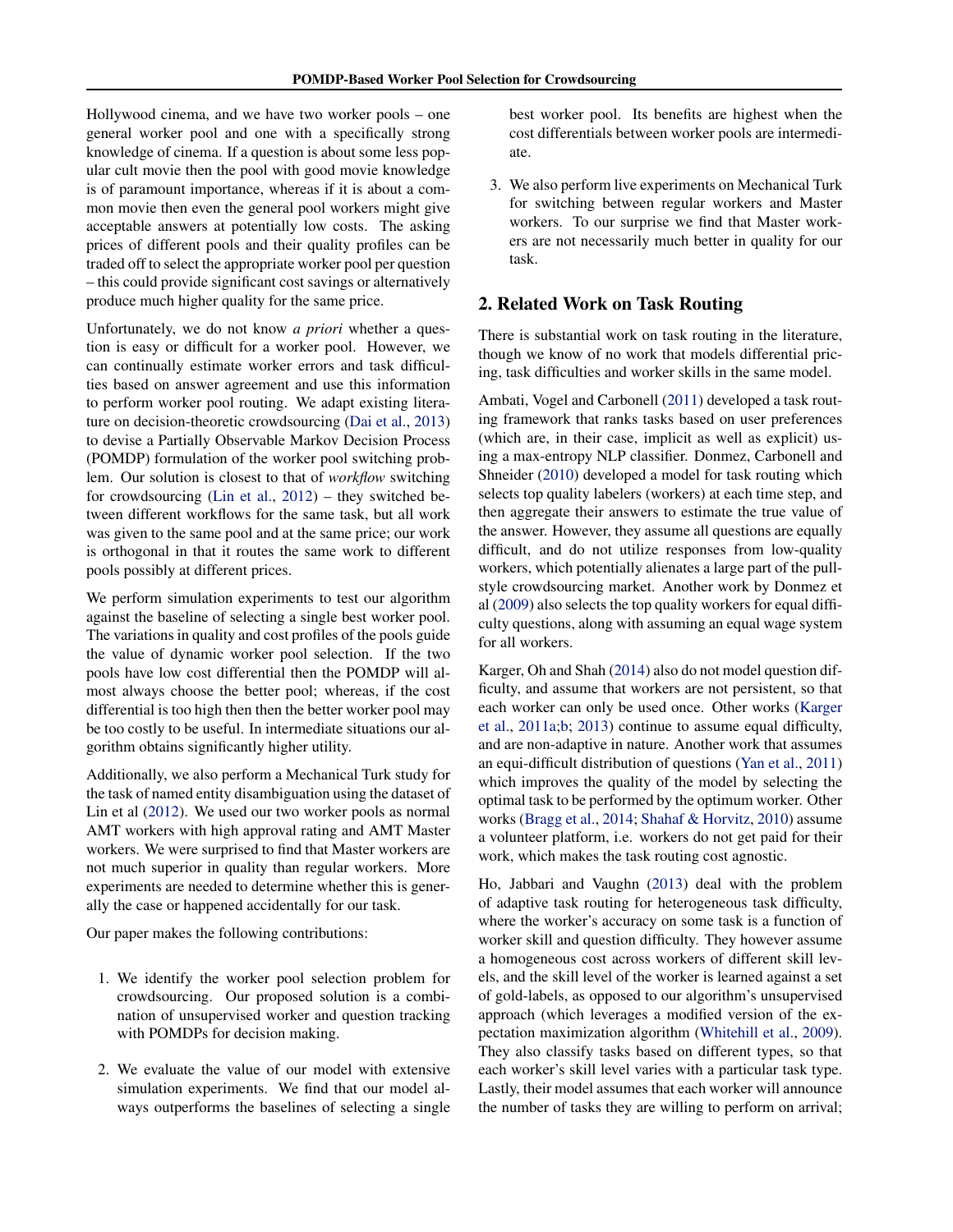whereas in any real world online platform, worker retention is a complex problem to model, and assuming prior knowledge of it is inherently problematic. In Ho and Vaughn [\(2012\)](#page-8-0), similar assumptions on worker wages are assumed, along with having prior information about question difficulty levels (in one scenario) and worker training for specific task types (in the other scenario).

No single work to our knowledge has attempted to tackle the task routing problem for open crowdsourcing marketplaces such as Amazon Mechanical Turk where worker pools have different strengths, different costs and tasks have different diffulties. In this work, we attempt to move towards this goal by modeling question difficulty, worker skill, and differential worker pricing in a single model.

## 3. Methodology

Since our model is an extension of the control model proposed by Dai, Lin, Mausam and Weld [\(2013\)](#page-8-0), we first give a short description of their work, which will be helpful in describing our model.

#### 3.1. Background

In their paper, Dai et al. [\(2013\)](#page-8-0) demonstrate the value of using decision-theoretic techniques for the problem of optimizing workflows in crowdsourcing. Specifically, their model uses Partially-Observable Markov Decision Processes (POMDPs), and they demonstrate excellent costquality tradeoffs when performing dynamic switching of workflows using this model.

POMDPs provide a flexible framework with which to model decision-making when making noisy, or uncertain observations by relaxing the assumption that an agent has complete knowledge of his surroundings. The agent makes noisy observations about its current state, and the framework is used to model many single-agent, real-world problems, since the agent rarely has perfect information of its surroundings.

A POMDP is a six-tuple  $\langle S, A, \mathcal{O}, \mathcal{T}, \mathcal{P}, \mathcal{R} \rangle$ , where

- $S$  is a finite set of discrete states.
- $\overline{A}$  is a finite set of all actions.
- $\circ$  is a finite set of observations.
- $\mathcal{T}: \mathcal{S} \times \mathcal{A} \times \mathcal{S} \rightarrow [0, 1]$  is the transition function describing the probability that taking an action in a given state will result in another state.
- $\mathcal{P}: \mathcal{S} \times \mathcal{O} \rightarrow [0, 1]$  is the observation function describing the probability that taking an action in a given state will result in an observation.

•  $\mathcal{R}: \mathcal{S} \times \mathcal{A} \rightarrow \mathbb{R}$  is the reward for taking an action in a state.

POMDPs extend MDPs by adding an observation set  $\mathcal O$ along with an observation model  $P$ . Since the agent has no direct knowledge of the world's current state, it maintains a probability distribution over states, called a *belief state* b, reflecting its estimate of their corresponding likelihood(s):

$$
\mathbf{b}(\mathbf{s}) \in [0, 1], \sum_{\mathbf{s} \in \mathcal{S}} \mathbf{b}(\mathbf{s}) = 1 \tag{1}
$$

where  $b(s)$  is the probability that the current state is s, inferred from the previous belief state, the most recent action, and the resulting observation.

Given this theoretical framework, Dai et al. [\(2013\)](#page-8-0) apply this model to the problem of taking responses (or ballots) from workers in a crowdsourced setting in a dynamic fashion. Specifically, they consider the task of solving binary classification problems (where responses can be either of  $0/1$ ). They model the worker's response using a generative model that is defined as:

$$
a(d, \gamma) = \frac{1}{2}(1 + (1 - d)^{\gamma})
$$
 (2)

where  $d \in [0, 1]$  is the *intrinsic difficulty* of the task, and  $\gamma \in [0,\infty]$  is the worker *error parameter*. A plate model representation of this generative model is given in Figure [1.](#page-3-0) Thus, a task with a difficulty approaching 1, leads to an accuracy near  $1/2$  which is like a random guess from the worker. Similarly, as a worker's error parameter approaches  $\infty$ , the accuracy of the worker's responses approach random guesses. The accuracy function defined above thus gives the probability that a worker will give the correct response, given the difficulty of the question and the worker's error parameter.

Dai et al. then define their POMDP as follows,

- $S = \{(d, v) | d \in [0, 1], v \in \{0, 1\}\}\$  where d is the difficulty of the task and  $v$  is the true answer.
- $A = \{query, submit true, submit false\}$
- $\mathcal{R}: \mathcal{S} \times \mathcal{A} \rightarrow \mathbb{R}$  contains the penalty for submitting an incorrect answer, and the cost of asking for a ballot.
- $\mathcal{T}: \mathcal{S} \times \mathcal{A} \times \mathcal{S} \rightarrow [0, 1] = ((d, v), a, (d, v)) \mapsto 1.$ All other probabilities are 0.
- $\mathcal{O} = \{true, false\}$  is a Boolean response from a worker.
- $\mathcal{P}: \mathcal{S} \times \mathcal{O} \rightarrow [0, 1]$  is defined by their generative model.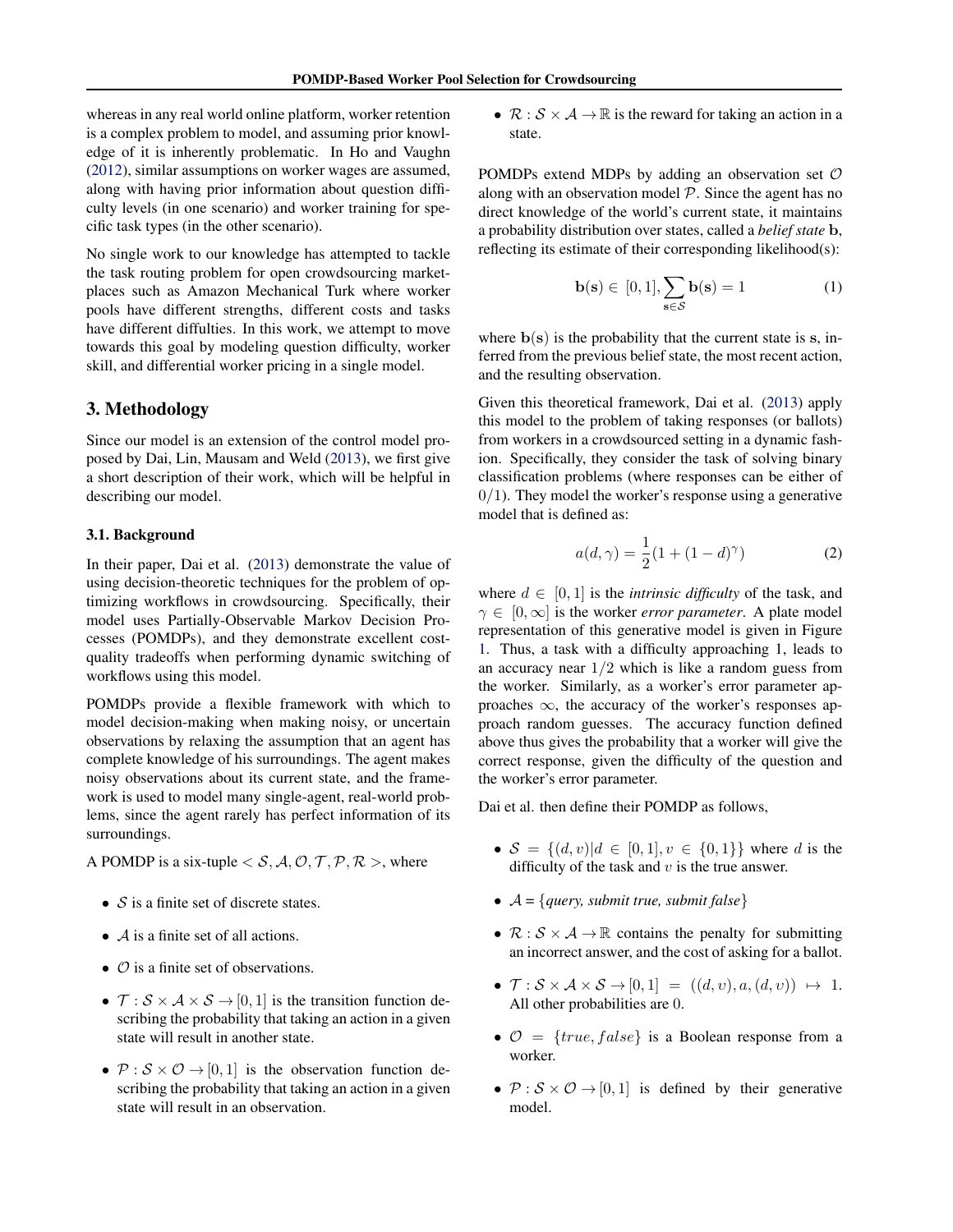<span id="page-3-0"></span>

Figure 1. Plate Model Respresentation of the Generative Model. Reproduced from Dai, et al (2013).

The POMDP uses an average  $\gamma$  value that it uses to model new workers i.e., every new worker is assumed to be an average worker with value equaling  $\bar{\gamma}$ . The POMDP manages belief states over the cross-product of the Boolean answer, and the task difficulty. Dai et al [\(2013\)](#page-8-0) discretize this difficulty into 11 possible values (to avoid a continuous state space), leading to a state space of  $2 \times 11 = 22$  states.

They defined the POMDP's objective function as the minimization of expected cost, where cost is the sum of money paid to the workers and a requester-defined penalty for the wrong answer. This naturally trades off cost and accuracy, with higher penalties leading to possibly higher payments and higher quality output. To solve POMDPs, they run the ZMDP package for 300s using the default Focused Real-Time Dynamic Programming search strategy. We continue to use these details in our model.

## 3.2. Our Model

We extend Dai et al. [\(2013\)](#page-8-0)'s model to the problem of task routing as outlined below. We restrict ourselves to binary classification tasks (of solving problems that have  $0/1$  answers), and route tasks in a setting that has only  $k$  worker pools,  $wp_1, wp_2, \ldots, wp_k$ .

We model worker response accuracy using the same generative model as Dai et al [\(2013\)](#page-8-0). We also extend their POMDP to allow for asking multiple worker pools as follows:

- $S = \{(d, v) | d \in [0, 1], v \in \{0, 1\}\}\$  where d is the difficulty of the task and  $v$  is the true answer.
- $A = \{query \ wp_1, \ query \ wp_2, \ ...,\ query \ wp_k, \ submit$ *true, submit false* }
- $\mathcal{R}: \mathcal{S} \times \mathcal{A} \rightarrow \mathbb{R}$  contains the cost of asking for a bal-

lot for each worker pool, and the penalty for submitting an incorrect answer.

- $\mathcal{T}: \mathcal{S} \times \mathcal{A} \times \mathcal{S} \rightarrow [0,1] = ((d,v), a, (d,v)) \mapsto 1.$ All other probabilities are 0.
- $\mathcal{O} = \{true, false\}$  is a Boolean response from a worker.
- $P : S \times O \rightarrow [0, 1]$  is defined by our generative model.

There are three key differences between Dai et al's POMDP model and ours. First, we have many more actions, one for each worker pool, since the POMDP is now deciding which worker pool to query. Thus, the number of states in our POMDP formulation remain  $11 \times 2 = 22$  and only the number of actions (and their associated costs) is increased. As a result, the overhead on computation is not significant and is due to extra actions, and not extra states.

Second, we also maintain several average skill parameters  $\overline{\gamma}_i$ , one for each pool. This allows a different  $P$ , observation function, to be invoked based on the worker pool chosen. In real crowdsourcing situations, an average worker belonging to different worker pools will have a different expected skill level. Take the 2 worker pool setting as an example. In our model, the skill level (or the  $\gamma$  parameter) of a master worker will be better than (less than) the skill level ( $\gamma$  parameter) of a normal worker, which will be reflected in the observation function P.

Finally, our POMDP provides a different cost for each worker pool. This is reasonable since typically AMT Master worker pools are recommended payments of about much higher than the pay to a normal worker. In general an expert's response is costlier than amateur's.

For learning the posteriors on each answer, true values of the worker  $\gamma$  parameters and question difficulty d, following previous research we utilize the Expectation Maximization approach [\(Whitehill et al.,](#page-8-0) [2009\)](#page-8-0). It jointly optimizes all parameters using alternating maximization.

Overall, our model is probably closest to the workflow switching model of Lin et al [\(2012\)](#page-8-0). The main difference is that they switched between different workflows for the task but each workflow was priced the same and was given to the same worker pool. They had to model different difficulties in state space, but had the same costs. In our case, we have the same workflow but different worker pools, hence only one task difficulty d, but different  $\overline{\gamma}$ s and costs. In essence our models are complimentary and can be combined to have simultaneous workflow and worker pool switching.

**Discussion:** A key assumption in this formulation is that each worker pool is infinite, i.e., we can query a worker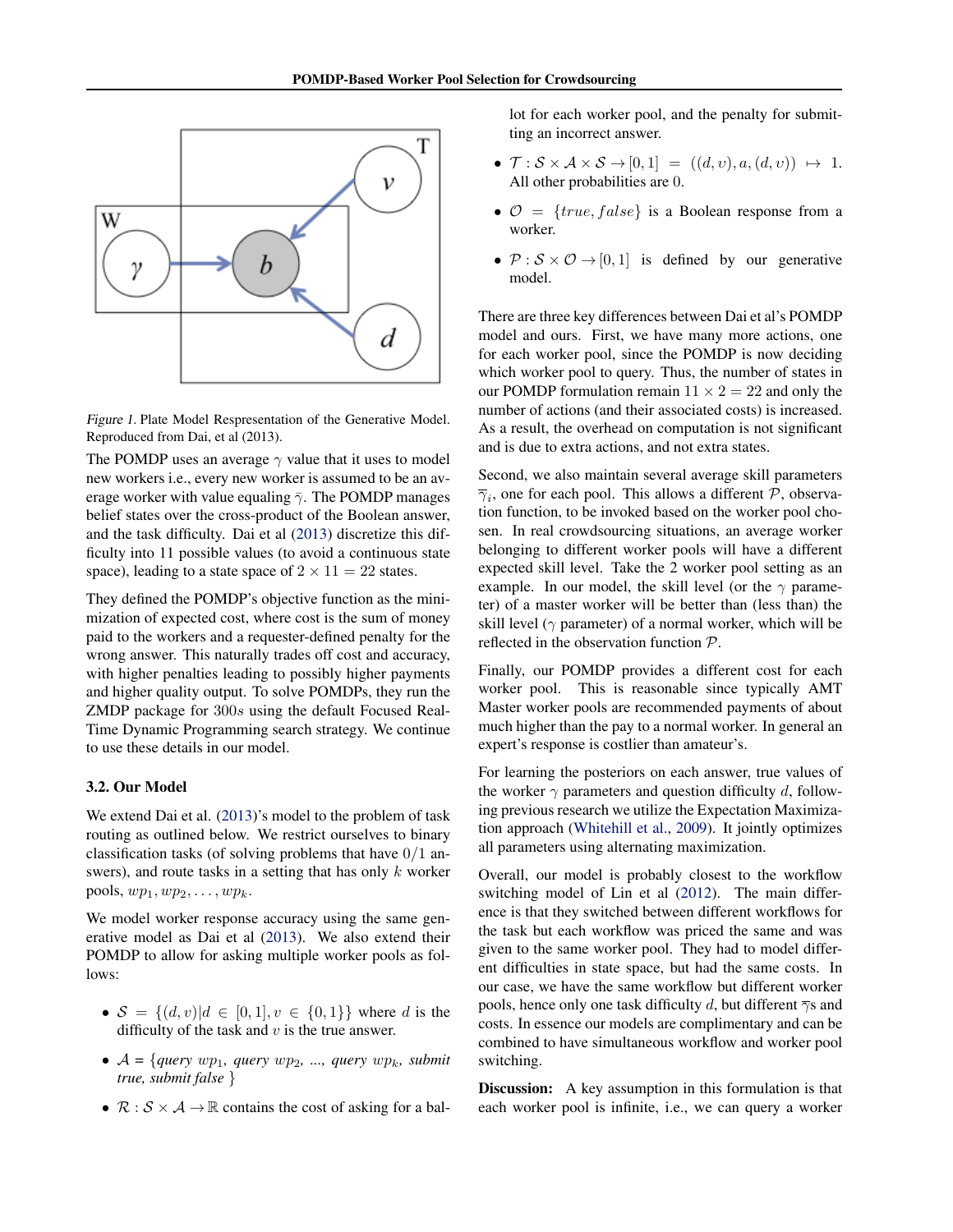<span id="page-4-0"></span>pool for a question as many number of times. This is reasonable since Master AMT workers, or oDesk workers, etc., are large sets and usually we ask one question to only a handful of workers in a pool. For situations where worker pools are really small, we can incrementally remove the appropriate actions (when a worker pool exhausts) and query the next best worker pool. Overall, our problem and solution formulations are inherently different to works that allocate a question to a specific worker (e.g., [\(Bragg et al.,](#page-8-0) [2014\)](#page-8-0)).

## 4. Simulations

In this section, we perform several simulation experiments to test the efficacy of our model in a variety of experimental settings. For all of our experiments we restrict to simulating two worker pools, for example, Master  $(W_{Master})$ and Normal  $(W_{Normal})$  workers at AMT. We wish to understand when our model yields better performance compared against the baselines of pre-selecting either of the worker pools and sticking with them for all the tasks. To answer this, we vary the two distributions for worker parameters, the cost differentials and difficulty distributions of the tasks. For simulations we learn the POMDP with the true sampling distribution means as average  $\gamma$  values for the 2 worker pools while learning it (which are used by the POMDP as error parameters for future workers).

#### 4.1. Simulation 1: Uniform Difficulty Distributions

We first test the setting in which questions have uniform difficulties between 0 and 1, i.e., there is no preference for a specific difficulty value. We draw 100 questions from 10 uniform difficulty distributions  $\{U(0, 0.1), U(0.1, 0.2), ..., U(0.9, 1.0)\}\$  with the constraint that we draw ten questions from each distribution.



Figure 2. Variation in average net utility obtained on varying relative cost of the master pool for  $W_{master} \sim \mathcal{N}(0.25, 0.05)$ . We wish to model that the master worker pool is signifi-

cantly better than the normal pool. We sample 100 workers each from  $W_{normal} \sim \mathcal{N}(1.0, 0.2)$  and  $W_{master} \sim$  $\mathcal{N}(0.25, 0.05)$ . These gamma values are truncated above zero and are not allowed to be negative. A rough calculation reveals that on a question of medium difficulty  $(d = 0.5)$ , the expected accuracy of a master worker will be around 92%, compared to 75% for a normal worker, in this scenario. In addition to this, this setting also models that master workers exhibit less variability in performance, and are thus reliably good.

We simulate worker answers using our generative model, and also shuffle the order in which the worker responses are received by the POMDP. We average our results over 100 runs. In all these experiments the POMDP and Bayes net models do not know the true difficulties of a question or the true parameters of the worker. However, they do have access to a prior difficulty distribution and  $\gamma$  averages. In future work, we can use reinforcement learning to learn these as well.



Figure 3. Variation in average net utility obtained on varying relative cost of the master pool for  $W_{master} \sim \mathcal{N}(0.50, 0.10)$ .

Figure 2 shows the performance of our model compared to the baselines on varying the relative cost of the master workers. We do utility calculations by summing up the costs of solving each question, and then adding a penalty for each wrong answer that is returned by the POMDP. We pick the penalty to be 100 for this case. For all experiments we keep payment of normal worker to be 1 and payment of master worker is varied from 1 to 8.

We find that our model equals or (Figure 2) outperforms both baselines for all choices of the relative cost for the master worker pool. In particular, we note that our model approaches the utility of using only the master worker pool for a low relative cost, and approaches the utility of using only the normal worker pool for a high relative cost. This is intuitively satisfying, since if the expert pool is almost as inexpensive as the normal pool, then there is no reason to switch to the normal pool (since experts give better quality answers). Similarly, if the experts are too expensive, then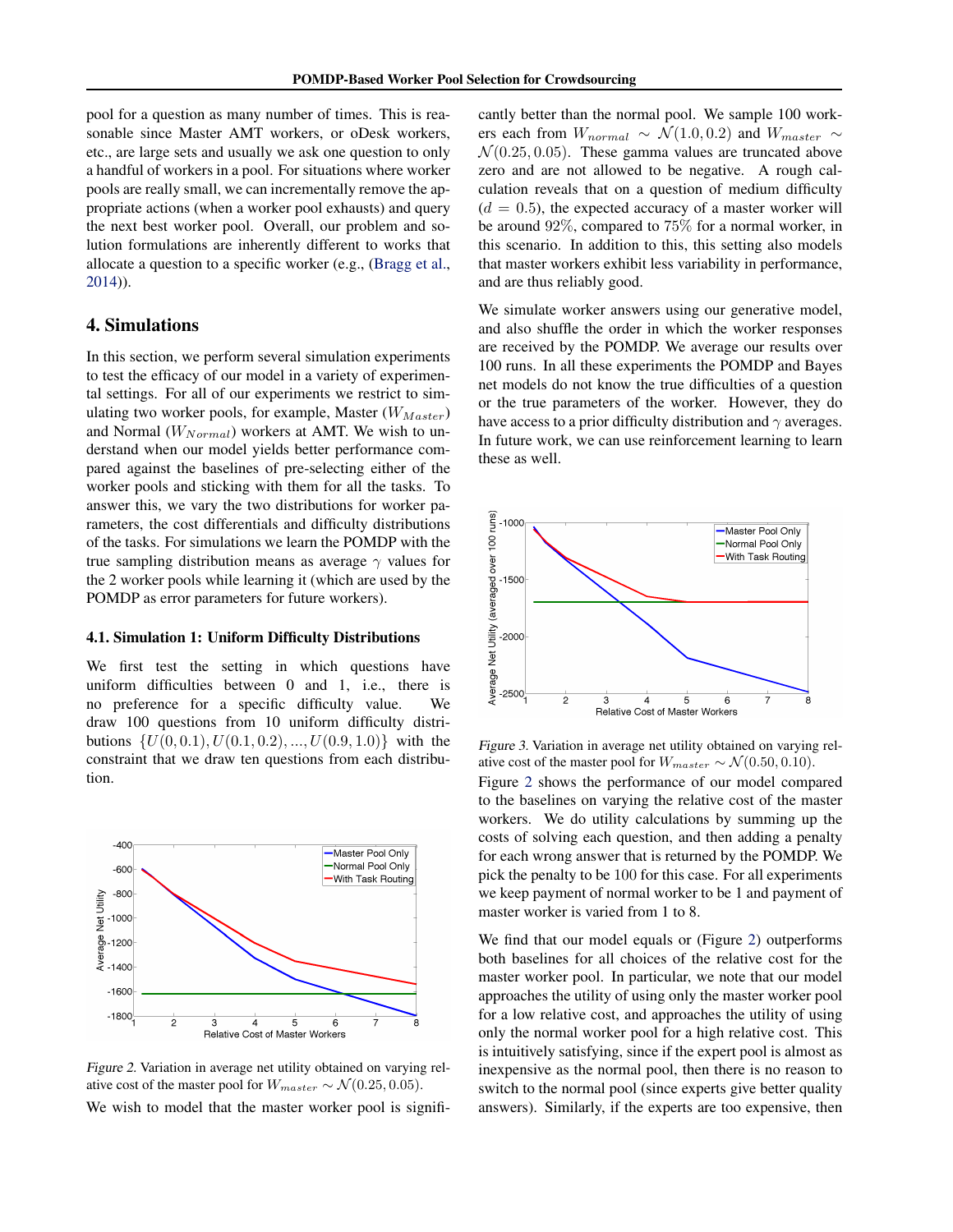

Figure 4. Variation in average net utility on varying relative cost of the master pool for  $W_{master} \sim \mathcal{N}(0.75, 0.05)$ .

we would rarely (or never) want to use them, since it is unlikely we would get any clarity (subject to cost) from their answers.

We also examine the relative improvement in utility for different difficulty levels for the case when the relative master pool cost is 5. We observe that our model outperforms the master pool baseline for questions that have lower levels of difficulty (all except the highest difficulty level), and vastly outperforms the normal worker pool for questions that are more difficult, which demonstrates the efficacy of supplementing normal worker responses with those of experts.

We now vary the distribution of the master worker pool to  $W_{master} \sim \mathcal{N}(0.5, 0.1)$ , so that the master workers are closer to the normal workers in performance, and have higher variability (Figure [3\)](#page-4-0). All other parameters are kept fixed at the same values. We find once again that our model outperforms or equals the baselines, and approaches the normal worker pool line at a lower relative cost than the previous case (Figure [3\)](#page-4-0). This is natural since the expected quality differential between the pools is much lower than in the previous case, thus we would start overpaying the master pool much sooner in this case.

Lastly, we try  $W_{master} \sim \mathcal{N}(0.75, 0.05)$ . Our results follow the same pattern as the previous experiments (Figure 4). Thus, regardless of the difference in worker pool quality, our model is robust to changes in the relative pricing of the two baseline pools.

#### 4.2. Simulation 2: Beta Difficulty Distributions

For the next set of experiments, we create a scenario that is likely closer in behavior to real crowdsourcing platforms. We draw question difficulties (for 100 questions) from a Beta distribution centered at 0.5 ( $\sim \beta(2.0, 2.0)$ ), and simulate workers for each pool from the following gamma distributions:  $W_{master} \sim \Gamma(3.5, 0.2)$  and  $W_{normal} \sim$  $\Gamma(4.0, 0.4)$ .



Figure 5. Improvement in net average utility (grouped into difficulty intervals of size 0.1) when  $W_{master} \sim \mathcal{N}(0.25, 0.05)$  and relative master pool cost is 5. Averaged over 100 runs.

The probability distribution functions for the distributions are shown in Figure 6. Our choice of worker error distributions is justified as follows: the normal worker pool is likely to contain a wide variability of workers, with a few 'rising' experts who have not been identified as such yet. On the other hand, on platforms such as Amazon Mechanical Turk, anecdotal evidence seems to suggest that master workers are not necessarily always perfect experts, and sometimes non-experts may in fact have expert qualifications. Our  $W_{master}$  distribution models this uncertain behavior. Lastly, our difficulty distribution suggests that most questions are neither too easy, and neither too hard, and should sufficiently model the average case scenario.



Figure 6. Gamma probability distribution functions of both worker pools.

We also vary the penalty incurred on returning an incorrect answer in these experiments. Increasing the incorrect answer penalty causes our POMDP to take more ballots (the high penalty is now offset by the extra cost of taking more ballots), and thus tend towards higher accuracy (although this may not always be the case).

Figures [7,](#page-6-0) [8](#page-6-0) and [9](#page-6-0) show the cost v.s. accuracy graphs for these simulations (with varying relative master pool costs). We find that our model lies both above (indicating higher accuracy at the same cost), and to the left (indicating lower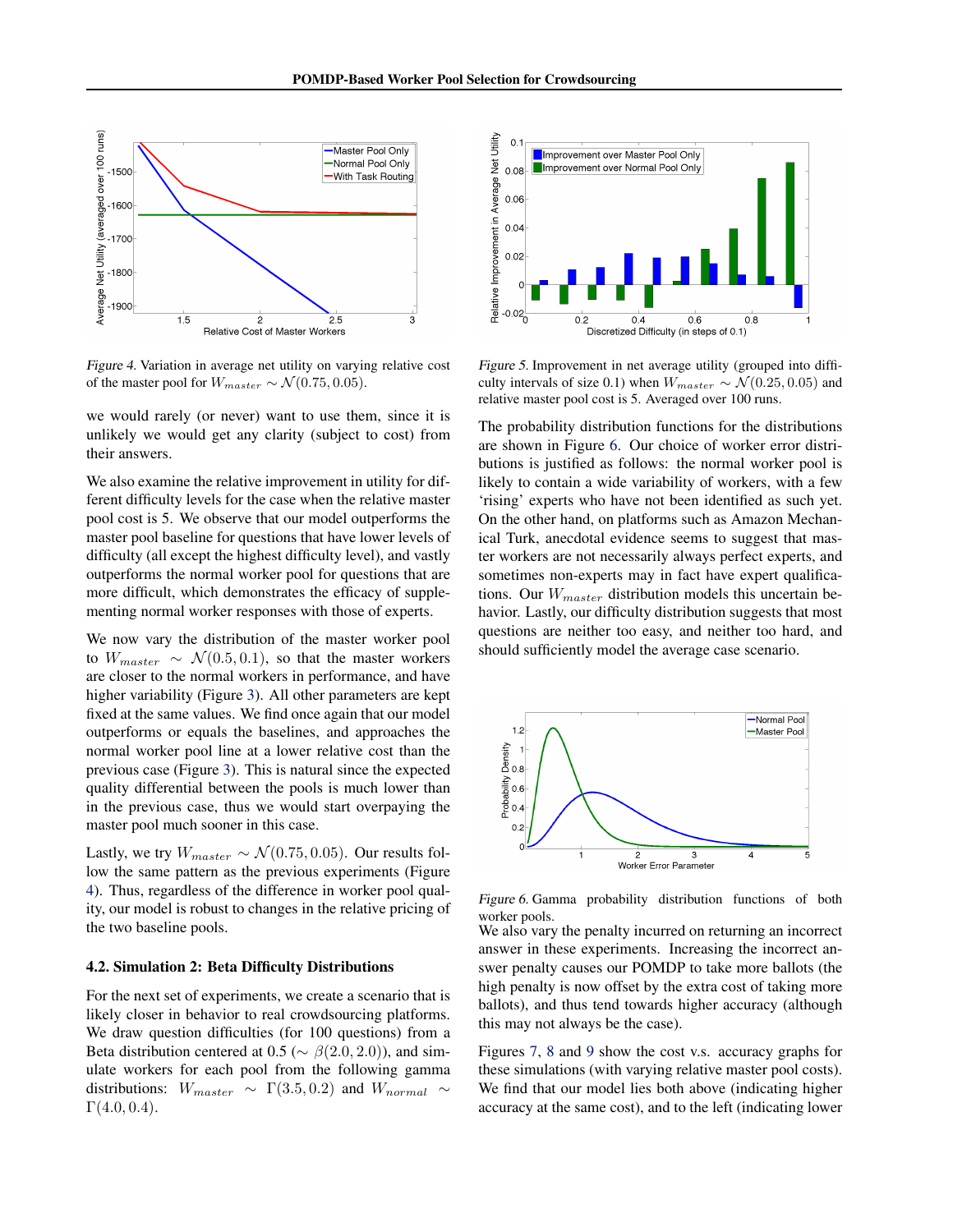<span id="page-6-0"></span>

Figure 7. Overall accuracy v/s average cost/question for a  $\beta(2, 2)$ difficulty distribution when relative master pool cost is 2. Averaged over 20 runs.



Figure 8. Overall accuracy v/s average cost/question for a  $\beta(2, 2)$ difficulty distribution when relative master pool cost is 4. Averaged over 20 runs.

cost for the same accuracy) of the baselines in most cases.

As the relative cost of the master pool increases, our model outperforms the master pool baseline by an increasing margin. This is clearer at higher average costs (consequently higher budgets), since our model is able to make use of a large number of normal worker ballots (in the ratio of the relative master pool cost) in conjunction with answers given by the master workers, to achieve high levels of accuracy. On the other hand, our model performs similar to the normal pool baseline at low costs (when the relative master pool cost is 6), since to keep overall cost low, task routing to master workers becomes difficult when the requester budget is small (modeled using a low penalty for a wrong answer). Our model is thus robust to changes in relative pricing of both worker pools.

Also note the inability of the normal pool to cross the 91% overall accuracy mark. The performance of the normal pool is inhibited by the quality of workers in that pool, and thus taking a larger number of ballots from exclusively normal pool workers should not lead to an overall improvement in



Figure 9. Overall accuracy v/s average cost/question for a  $\beta(2, 2)$ difficulty distribution when relative master pool cost is 6. Averaged over 20 runs.



Figure 10. Overall accuracy v/s average cost/question for a  $\beta(0.5, 0.5)$  difficulty distribution when relative master pool cost is 4. Averaged over 20 runs.

## accuracy.

To achieve 95% accuracy in the case where the relative master pool cost is 6, we observe that it costs our model \$19.6, while the master pool baseline takes \$25.0 (the normal pool baseline doesn't achieve this accuracy at any price). Thus, our model gives savings of more than 20% in this setting (which translates to 500 for 100 questions).

Lastly, we look at the effect of changing the difficulty distribution to a Bi-Modal Beta Distribution ( $\sim \beta(0.5, 0.5)$ ), where questions either have very high or very low difficulty. We find that for a relative master pool cost of 4 (Figure 10), our model continues to outperform both baselines by considerable margins.

## 5. Live Experiments

To carry out live experiments, we collected data from Amazon Mechanical Turk on 150 Named Entity Disambiguation questions [\(Lin et al.,](#page-8-0) [2012\)](#page-8-0) (which have 0/1 answers) from the following 2 mutually exclusive worker pools: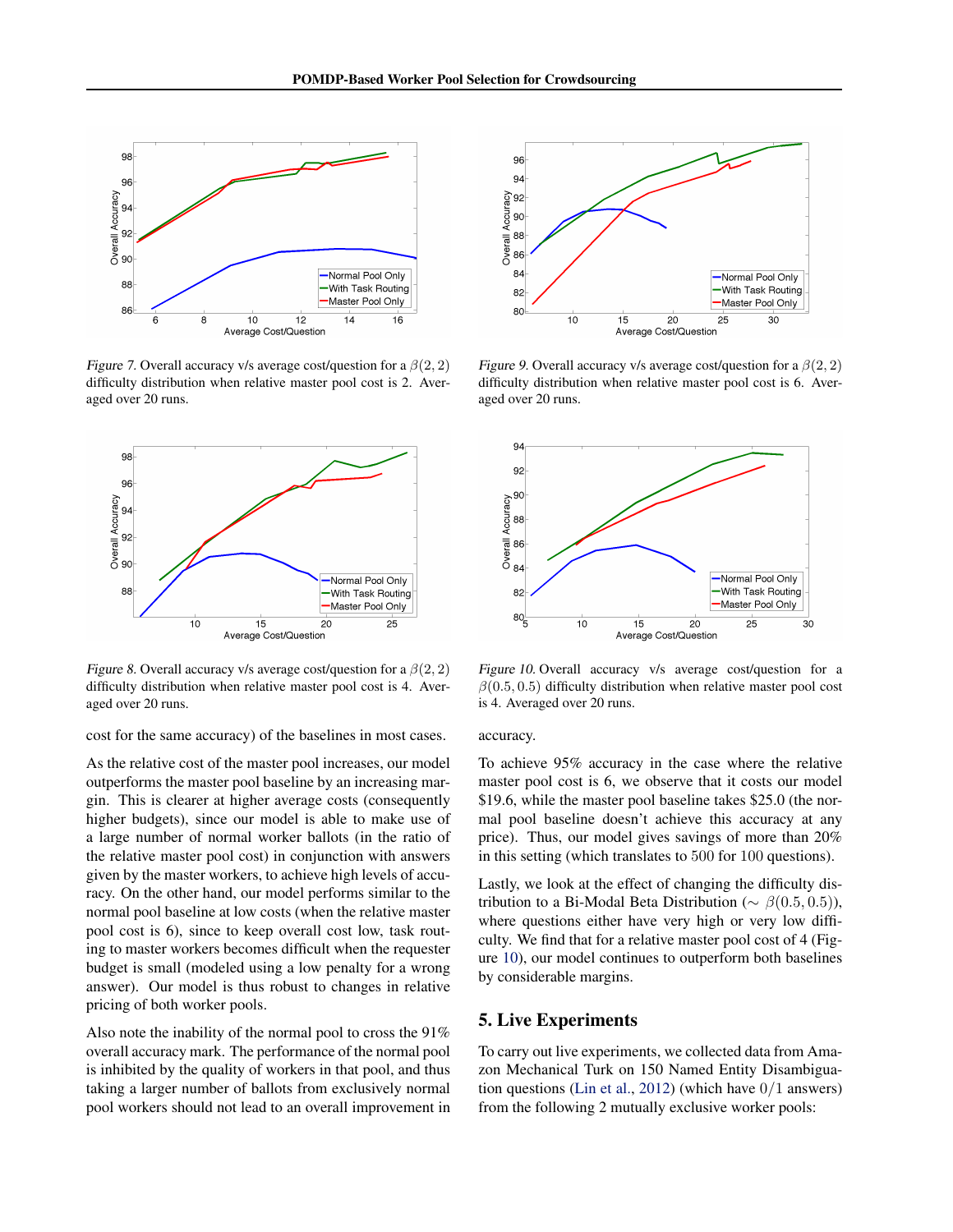- Master Pool: Categorization Master Workers with more than 5000 HITs and a 98%+ approval rate
- Normal Pool: Non-Master Workers with more than 100 HITs performed and a 95%+ approval rate

We paid 2.4 cents per question to each worker from the master pool, and 1.6 cents per question to each worker from the normal pool and collected 30 ballots per question. Using this data, we carried out live testing offline. We first estimated the  $\overline{\gamma}$ , average worker parameters, for each worker pool by running a modified version of White-hill et al [\(2009\)](#page-8-0)'s EM algorithm to estimate the individual error parameters of each worker, and then averaging over each pool. Surprisingly, the averages turned out to be extremely close to each other (0.94 v.s. 0.95), indicating that there was not much difference between the quality of the 2 pools. In fact, the worse average error belonged to the master pool!

To separate the two worker pools artifically we enforce that Masters are better than normal workers by pick the  $\overline{\gamma}$  of the master pool to be 0.90, and that of the normal pool to be 1.00, thus making the master pool less error-prone. We learned the POMDP using these values for the average error parameters of the workers, and solved the 150 Entity Disambiguation questions multiple times using our learned POMDP. The relative cost of the master worker pool is fixed at 1.5 units (since we paid 8 cents over the normal pool) in all our experiments.

We find that the cost differential is much higher than the quality differential in this case, and our model only routes tasks to the normal worker pool, and gives an identical costquality tradeoff to that pool (as shown in Figure 11). However, we find, quite surprisingly that our master pool baseline performs *much worse* than the normal pool, indicating that Amazon Masters probably gave worse output in our experiments.

Overall, this is surprising and violates conventional wisdom. While Lin et al [\(2012\)](#page-8-0)'s task set is not particularly difficult, it is definitely not extremely easy either, as observed in their prior work. This could be a first evidence suggesting that Master worker accuracy or sincerity is going down. Of course, more experiments are needed to verify if ours is an accidental observation or points to a general phenomenon. However, we at least did prove through live experiments that our model chooses not to switch much in case a worker pool is dominated by the other (higher price, not much higher or even worse quality).

While our live experiments could not thoroughly test our hypothesis, since the Master worker pool ended up being worse than Normal, extensive simulation experiments do give us strong belief that in cases where one worker pool is much better but also costlier our model will judiciously

switch between the two to obtain significantly better costquality tradeoffs.



Figure 11. Overall accuracy v/s average cost/question when relative master pool cost is 1.5 in the live experiment. Averaged over 20 runs.

## 6. Conclusions and Future Work

In this paper, we have demonstrated the effectiveness of using a decision theoretic framework that leverages POMDPs for the problem of worker pool selection for binary classification tasks in a crowdsourced setting. Our contributions are firstly, that we identify the worker pool selection problem for crowdsourcing, and highlight its importance in achieving better cost-quality tradeoffs. Our proposed solution is a combination of unsupervised worker and question tracking with POMDPs for decision making. We find that our model always outperforms the baselines of selecting a single best worker pool and that its benefits are highest when the cost differentials between worker pools are intermediate. We also perform live experiments on Mechanical Turk for switching between regular workers and Master workers. To our surprise we find that Master workers are demonstrably worse than regular workers.

However, we have limited ourselves to providing information about average mean error parameter values for each worker pool, while learning individual worker gammas in an unsupervised fashion. An immediate area of focus would be to use Reinforcement Learning (RL) to allow online relearning of the POMDP that is being used for decision-making, based on changing information about the mean skill levels of different worker pools. This has the benefit of not requiring any information about the worker pools (except for costs). An RL approach would be able to determine (using an appropriate exploration-exploitation tradeoff) the individual performances of each worker pool and make decisions based on the expertise of each pool and their associated costs.